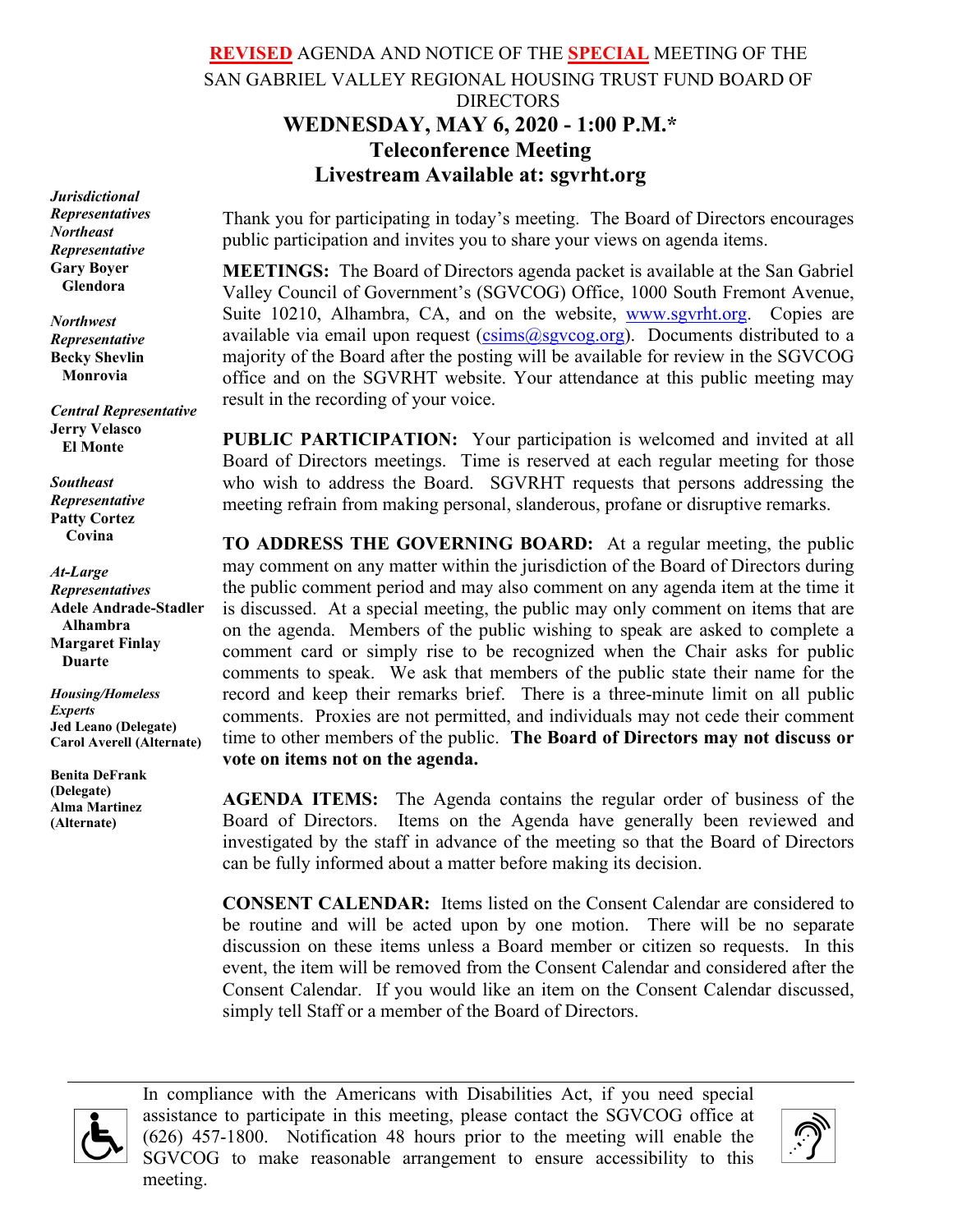**\*MEETING MODIFICATIONS DUE TO THE STATE AND LOCAL STATE OF EMERGENCY RESULTING FROM THE THREAT OF COVID-19**: On March 17, 2020, Governor Gavin Newsom issued Executive Order N-29-20 authorizing a local legislative body to hold public meetings via teleconferencing and allows for members of the public to observe and address the meeting telephonically or electronically to promote social distancing due to the state and local State of Emergency resulting from the threat of the Novel Coronavirus (COVID-19).

To follow the new Order issued by the Governor and ensure the safety of Board Members and staff for the purpose of limiting the risk of COVID-19, in-person public participation at the Board of Directors meeting scheduled for May 6, 2020, at 1:00 p.m. will be not be allowed. Members of the public may view the meeting live on the SGVRHT's website. To access the meeting video, log onto [www.sgvrht.org](http://www.sgvrht.org/) and click on the link on the homepage, then follow prompts to watch the meeting live.

Public comments can be submitted electronically by emailing kward@sgvcog.org at least 1 hour prior to the scheduled meeting time. Emailed public comments will be read into the record and should be limited to 150 words max. If you wish to comment on a specific agenda item, please identify the item in your email. General public comments will be addressed during the general public comment item on the agenda

Any member of the public requiring a reasonable accommodation to participate in this meeting should contact Katie Ward at least 48 hours prior to the meeting at  $(626)$  457-1800 or at kward@sgvcog.org.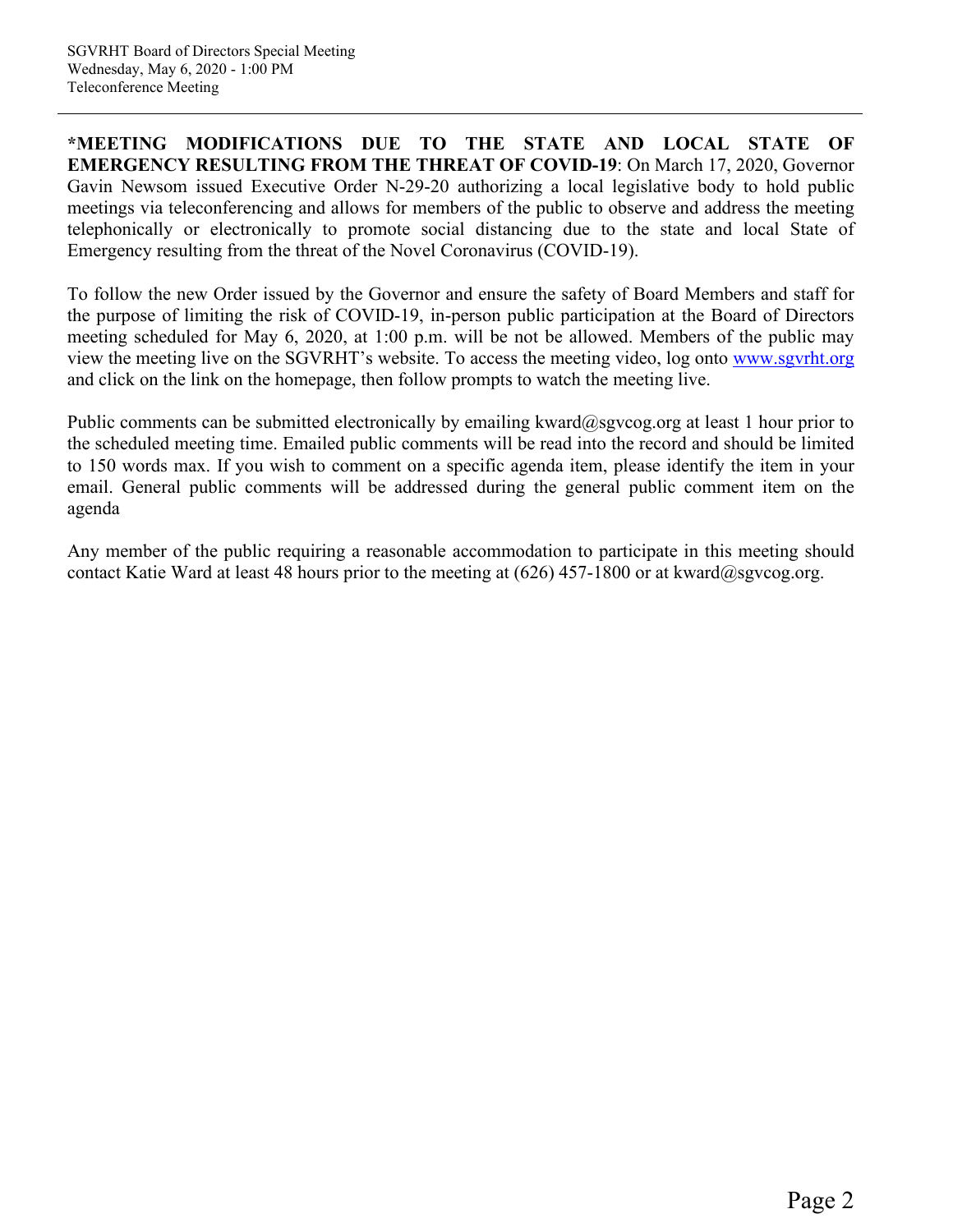#### **PRELIMINARY BUSINESS 5 MINUTES**

- 2. Election of Chair and Vice-Chair (Page 1) *Recommended Action: Elect and appoint chair and vice-chair.*
- 3. Call to Order
- 4. Pledge of Allegiance
- 5. Roll Call
- 6. Public Comment *(If necessary, the President may place reasonable time limits on all comments)*
- 7. Changes to Agenda Order: Identify emergency items arising after agenda posting and requiring action prior to next regular meeting

#### **PRESENTATIONS 15 MINUTES**

8. Overview of the San Gabriel Valley Regional Housing Trust *Recommended Action: For information only.*

# **ACTION ITEMS 30 MINUTES**

*(It is anticipated that the SGVRHT Board of Directors may take action on the following matters)*

- 9. Regional Housing Trust Staffing (Page 3) *Recommended Action: Authorize a representative to negotiate an agreement with the San Gabriel Valley Council of Governments for consideration of the SGVRHT Board of Directors.*
- 10. Local Housing Trust Fund Grant Application Preparation (Page 9) *Recommended Action: Procure and authorize a representative to negotiate an agreement with a qualified firm/individual to assist in preparation of an application for the State's Local Housing Trust Fund Grant Program.*
- 11. Establishment of Regular Meeting Time for the SGVRHT Board of Directors and Scheduling Next Meeting (Page 11) *Recommended Action: Establish regular meeting time for the SGVRHT Board of Directors and Schedule Next Meeting.*
- 12. Letter of Support for Senator Susan Rubio's State Budget Allocation Request for the SGVRHT

*Recommended Action: Submit a letter of support for Senator Susan Rubio's State Budget Allocation Request for the SGVRHT.*

# **UPDATE ITEMS 10 MINUTES**

13. SGVRHT Next Steps & Timing

*Recommended Action: For information and direction.* 

# **ADJOURN**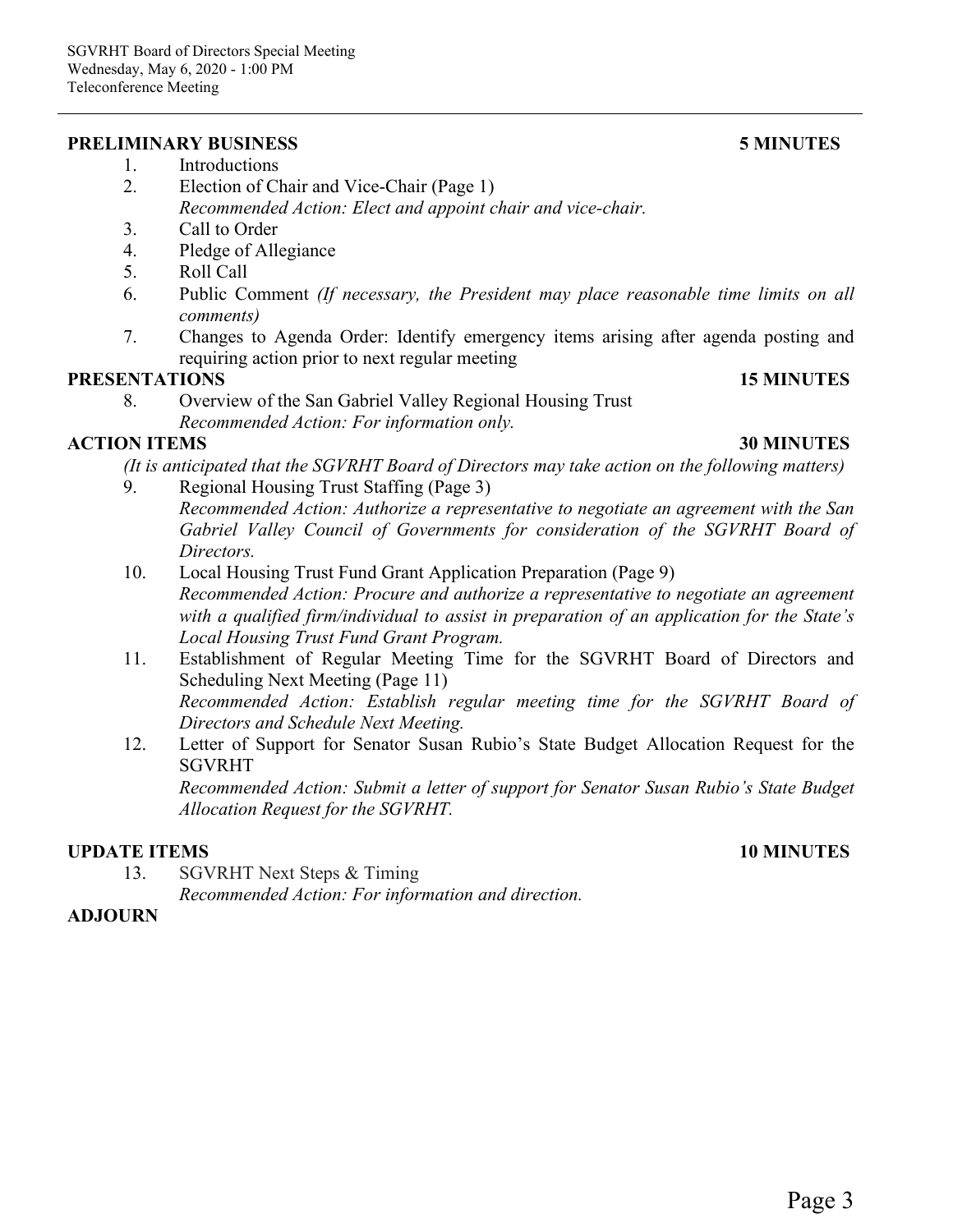- DATE: May 6, 2020
- TO: Board of Directors
- FROM: Staff

## **RE: ELECTION OF CHAIR AND VICE-CHAIR**

#### **RECOMMENDED ACTION**

Elect and appoint chair and vice-chair.

## **BACKGROUND**

SB 751 (Rubio) – the legislation that allows for the establishment of the San Gabriel Valley Regional Housing Trust (SGVRHT) – requires that the Board of Directors elect a chairperson and vice chairperson from among its members at the first meeting held in each calendar year. As this meeting is the first meeting of the calendar year, the SGVRHT Board of Directors shall elect its chair and vice-chair.

#### **ELECTION PROCEDURES**

.

The SGVRHT Board of Directors has not yet established an election process. That election process will be established in the Agency's By-laws, which will be discussed by the Board of Directors at its next meeting. In the absence of an existing election process, it is recommended that, for the purposes of this election, the SGVRHT follow the process that is used by the San Gabriel Valley Council of Governments (SGVCOG).

- **Election Process:** David DeBerry, General Counsel for the SGVCOG, serves as the SGVRHT's election official and run the election. Any questions or concerns should be directed to him.
- **Eligible Candidates:** Candidates must be serving as the SGVRHT Delegate in their seat in order to be eligible for the election.
- **Nomination of Candidates:** Candidates will be nominated from the floor first for the position of chair and then vice-chair. Candidates may self-nominate. If there are multiple nominations for either position, each candidate will be given two minutes to address the Board of Directors to present their experience and qualifications for the position. A roll call vote will be taken and each Director shall announce his or her vote. If a candidate receives a majority vote, that candidate shall be appointed to the office. Once the chair is selected, the chair will solicit nominations for vice chair.
	- 1. **Runoff Procedure:** In the event that no candidate receives a majority vote, a runoff will be held between the two candidates receiving the most votes and will continue until such time as a candidate receives a majority vote.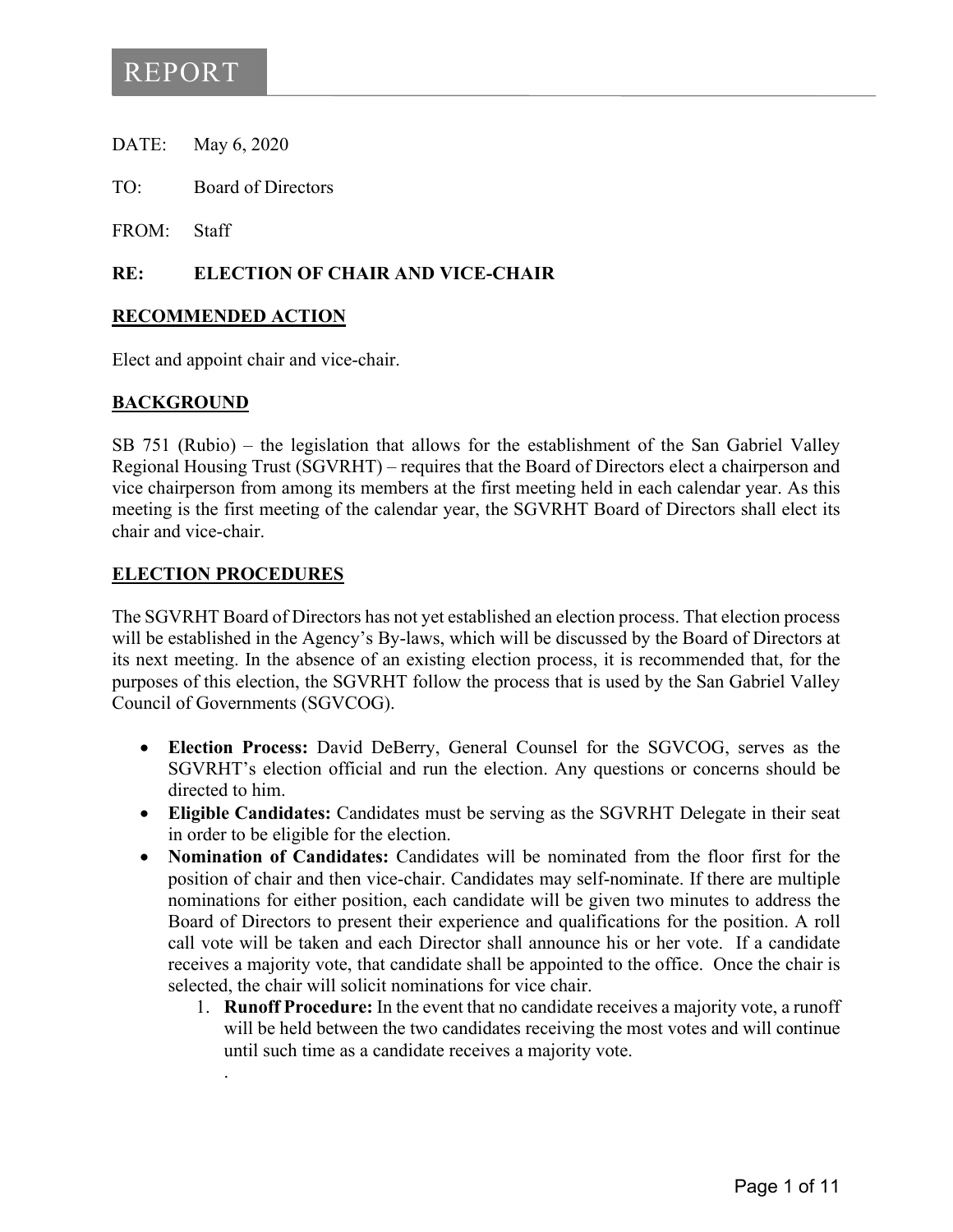

• **Term of Office:** The newly-elected chair and vice-chair will begin their term of service at the May 2020 meeting, and the term will end upon at Board's first meeting of 2021, when the next election is held.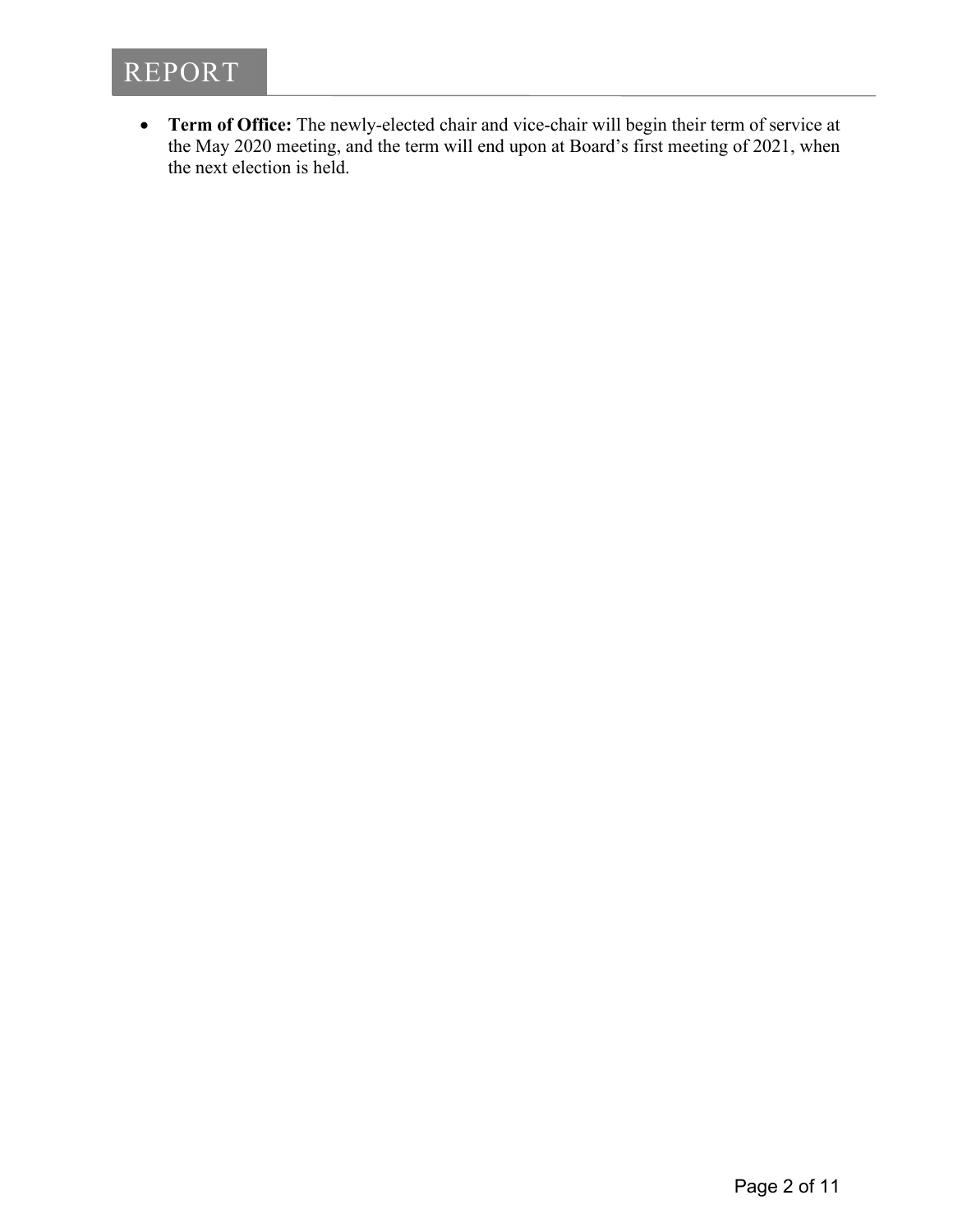- DATE: May 6, 2020
- TO: Board of Directors

FROM: Staff

## **RE: REGIONAL HOUSING TRUST STAFFING**

#### **RECOMMENDED ACTION**

Authorize a representative to negotiate an agreement with the San Gabriel Valley Council of Governments for consideration of the SGVRHT Board of Directors.

## **BACKGROUND**

In the fall and winter of 2019, staff from the San Gabriel Valley Council of Governments (SGVCOG) facilitated meetings of a San Gabriel Valley Regional Housing Trust (SGVRHT) Working Group – made-up of staff from 17 cities that were interested in joining the SGVRHT. This Working Group negotiated the SGVRHT joint powers agreement and discussed potential options for the organization, funding, and staffing of the SGVRHT. The City Managers Steering Committee of the SGVCOG also discussed and made recommendations regarding the staffing of the SGVRHT. The next sections outline several staffing alternatives and the potential budget impacts of each.

# **STAFFING ALTERNATIVES & PROPOSED FUNDING PLAN**

The SGVRHT will undertake a variety of activities to accomplish its mission to provide funding for the planning and construction of housing for homeless, extremely low, very low, and lowincome individuals and families. Some of these activities are more specialized tasks that will require extensive expertise and experience. It is anticipated that the Board of Directors will contract out for these tasks in order to obtain the most expertise and be the most responsive to the specific needs of the Agency. However, there are a number of core activities that would need to be completed by the SGVRHT's core staff. The City Managers' Steering Committee and Executive Committee looked at various options (the SGVRHT hiring its own staff; consultant staff; city staffing; and the SGVCOG staffing) and recommended that the best approach would be for the SGVRHT to contract with the SGVCOG for its core staffing.

The table below outlines a number of anticipated activities of the SGVRHT and which are anticipated would be completed by "core staff" or "specialized staff" (e.g. contracted):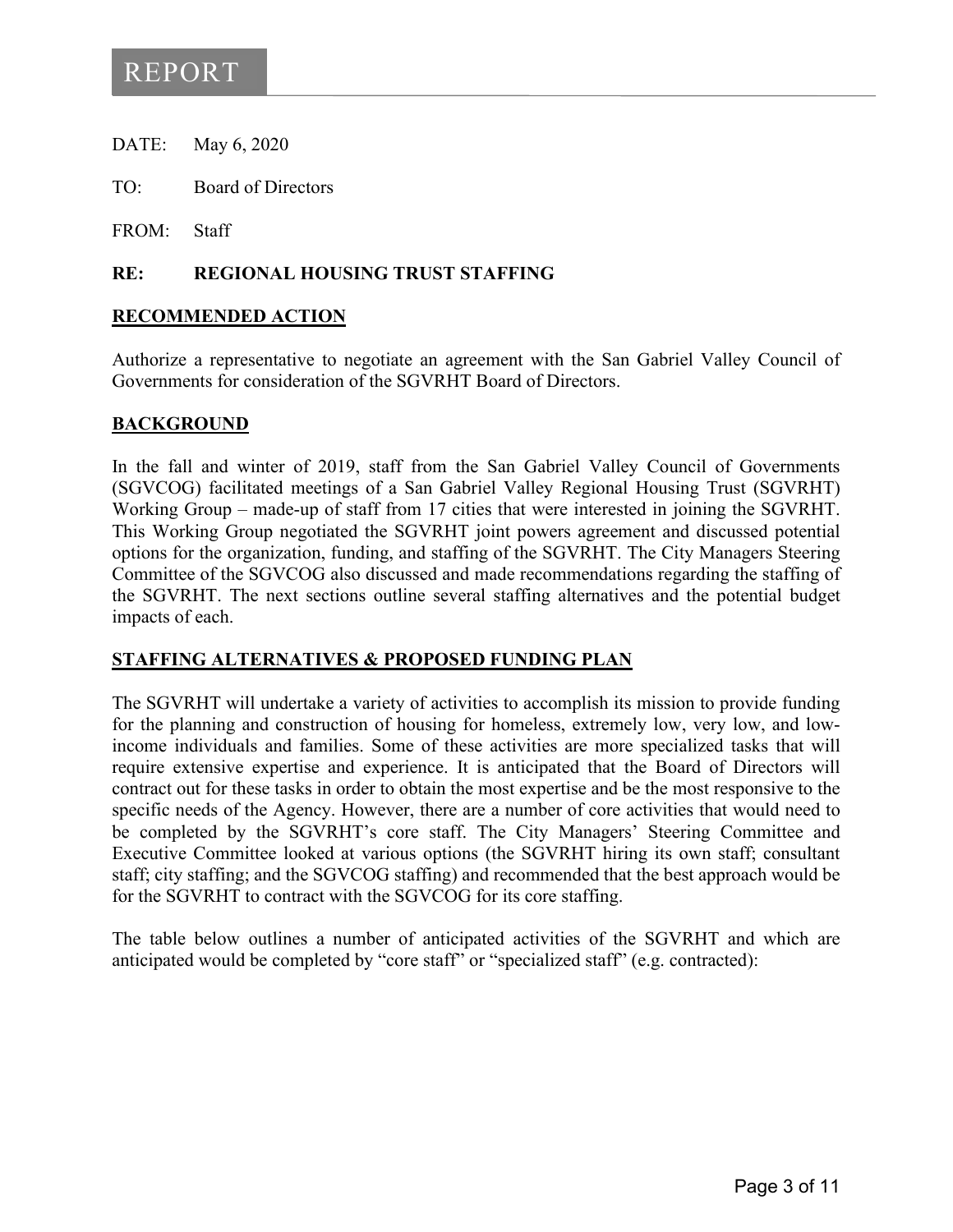| Activity                                                 | Completed by:           |                   |
|----------------------------------------------------------|-------------------------|-------------------|
|                                                          | Core Staff              | Specialized Staff |
|                                                          |                         | (e.g. contracted) |
| Outreach to eligible entities                            | X                       |                   |
| Administrative set-up (e.g. bylaws, policies<br>and      | X                       |                   |
| procedures)                                              |                         |                   |
| Administration (e.g. operating budget; annual reporting; | X                       | X                 |
| updating program priorities)                             |                         |                   |
| Preparing for and holding Board meetings & managing      | X                       |                   |
| Board relationships                                      |                         |                   |
| Developing guiding principles and goals                  | $\overline{X}$          | X                 |
| Developing project/program priorities                    | X                       | X                 |
| Developing, maintaining, and updating project pipeline   | $\overline{X}$          | X                 |
| Developing a funding strategy                            |                         | X                 |
| Managing and administering SGVRHT funds                  |                         | X                 |
| Reporting on SGVRHT grant funding received               | X                       | X                 |
| for grant/foundation<br>funding;<br>Applying             | $\overline{X}$          | $\overline{X}$    |
| lobbying/advocating for funding                          |                         |                   |
| Fundraising                                              | X                       | X                 |
| Overseeing specialized staff                             | $\overline{\mathrm{X}}$ |                   |

Table 1. Anticipated Staff Breakdown

SGVCOG staff estimates that these "core staff" responsibilities would require 1.1 FTEs – 1 FTE at a Principal Management Analyst level, and 0.1 FTE at a Management level. In all instances, there would be costs associated with the administration of the Agency (i.e. office space/utilities/equipment; finance/administrative support; printing/supplies; travel/meeting expenses), but the amount of these costs would vary based on the staffing model that is used.

# **SGVCOG Staffing**

Based on the recommendation from the SGVCOG City Managers' Steering Committee, SGVCOG staff developed a scope of work and cost proposal (Attachment A). The cost proposal, with the proposed break-down can also be found below:

|                            | <b>Total</b> |
|----------------------------|--------------|
| Personnel                  |              |
| $1.0$ FTE (PMA)            | 130,000      |
| 0.1 FTE (Upper Management) | 24,000       |
| Subtotal                   | 154,000      |
| <b>Contracted Services</b> |              |
| Legal Support              | 50,000       |
| Subtotal                   | 50,000       |
| <b>Direct Costs</b>        |              |
| Printing / Supplies        | 10,000       |
| Travel/Meeting Expenses    | 10,000       |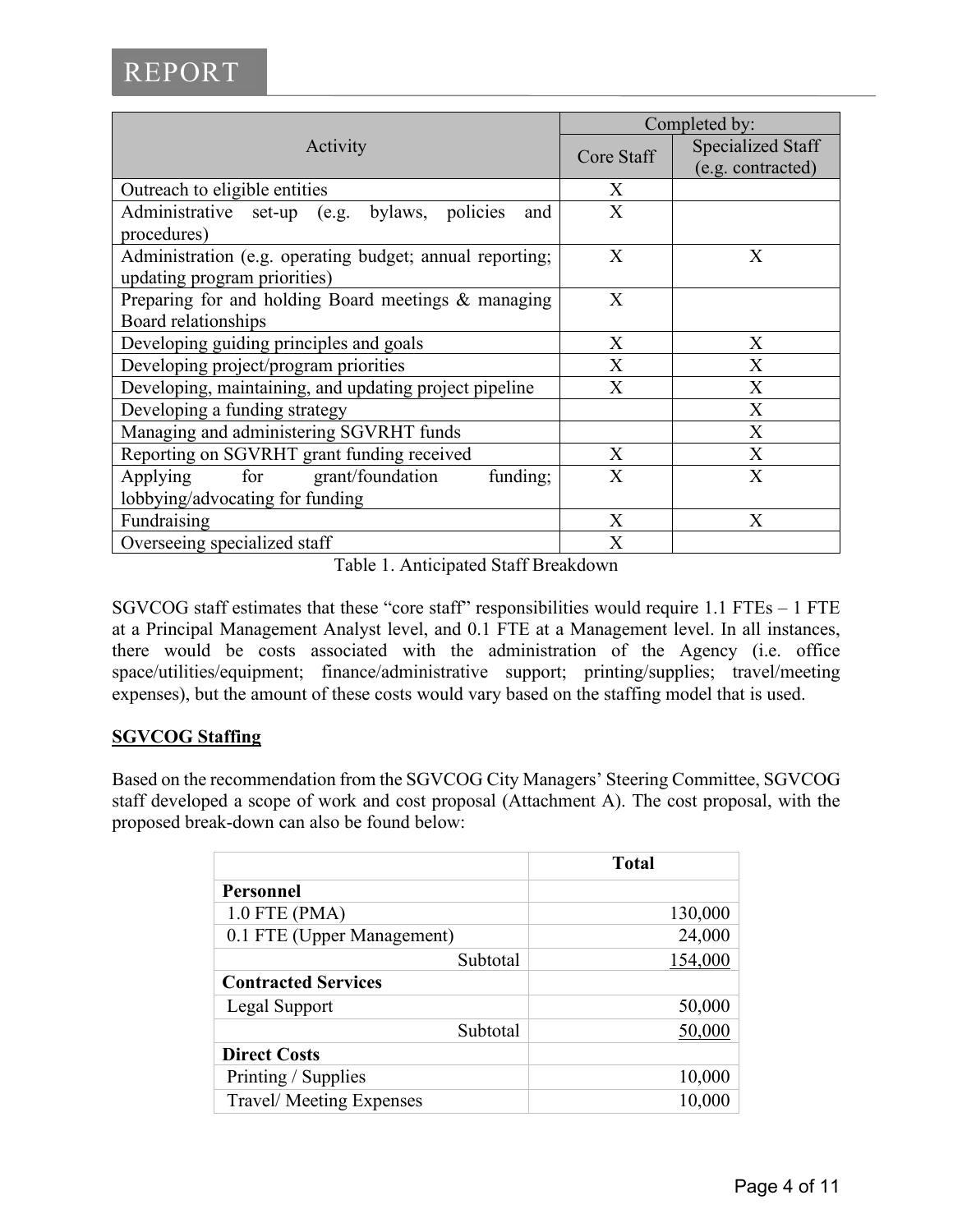| Subtotal                         |         |
|----------------------------------|---------|
| <b>Admin. &amp; Fiscal Costs</b> |         |
| Office Space/Equipment           | 24,000  |
| Finance / Admin Support          | 80,000  |
| Subtotal                         | 104,000 |
| <b>TOTAL</b>                     |         |

Table 2. Proposed Cost Proposal

The SGVRHT has funding available from a variety of different sources that would support the operations. Operations include not only the proposed SGVCOG staffing listed above but also additional contracted services such as developing the Trust Fund itself, completing planning and feasibility studies/start-up activities, and potentially administering the funding awards. These funding sources are listed below:

- **Measure H Grants**: Three city cohorts (Pomona/Claremont/La Verne; South Pasadena; Baldwin Park/El Monte/South El Monte) received funding in the previous round of the County's Measure H grants to support the formation of a housing trust fund. Two of these cohorts have indicated that they intend to allocate their funds towards the SGVRHT. The contracting process with the City of Pomona is currently underway. **Anticipated Funding Available** =  $$165,000<sup>1</sup>$  $$165,000<sup>1</sup>$  $$165,000<sup>1</sup>$
- **Homeless Initiative (HI) Innovation Funds:** The SGVCOG was allocated carry-over Measure H funding and directed to develop a funding plan for disbursement of these funds. In February 2020, the SGVCOG Governing Board adopted a plan that allocated \$200,000 towards SGVRHT Operations.
	- **Anticipated Funding Available** = \$200,000
- **Annual Administrative Fees**: Participating cities are required to pay an annual administrative fee – based on population – to the SGVRHT. Currently, 14 cities have joined the SGVRHT. $2$

```
Anticipated Funding Available = $130,000
```
The concept of the SGVCOG providing some services in-kind was presented to the City Managers Steering and Executive Committee, and there was no opposition to that concept.

A complete FY 2020-21 Budget will be presented to the SGVRHT Board of Directors for consideration at its next meeting.

Please also note that the SGVCOG's recruitment for the principal management analyst to serve as the Regional Housing Trust Administrator. It is anticipated that that individual would start on July 1, 2020.

# **NEXT STEPS**

It is recommended that the SGVRHT Board of Directors pursue an agreement with the SGVCOG

<span id="page-7-0"></span><sup>&</sup>lt;sup>1</sup> Additional funding could become available if the third cohort decides to allocate its funds towards the SGVRHT.

<span id="page-7-1"></span><sup>&</sup>lt;sup>2</sup> Those cities that received Measure H grants and that have elected to allocate their grant towards the SGVRHT had their FY 2020-21 Annual Administrative dues waived. In future years, these cities would pay the annual administrative fee.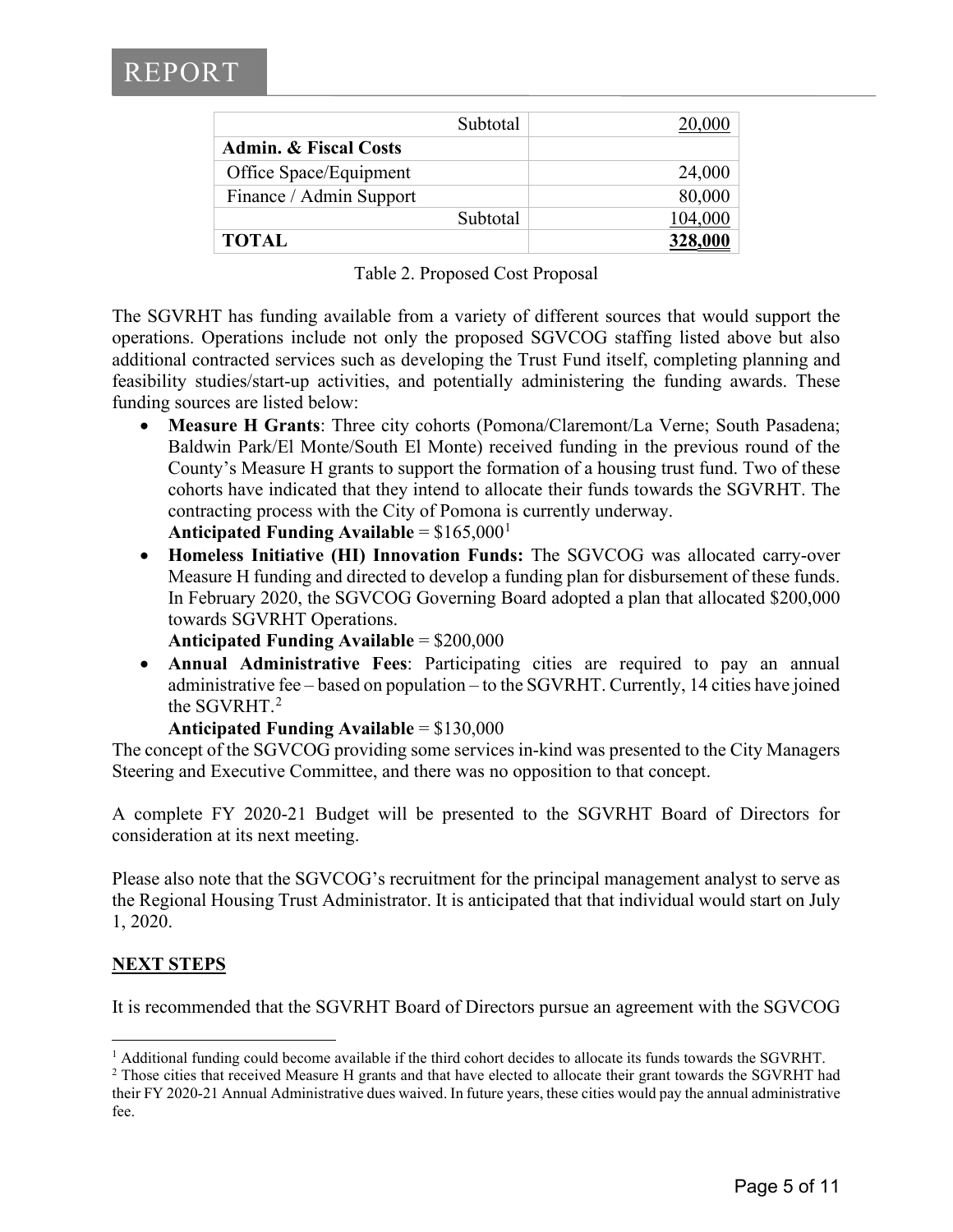for staffing for the SGVRHT. It is also recommended that the SGVRHT Board of Directors designate a representative from one of its member cities to negotiate an agreement with the SGVCOG. Should the SGVRHT Board of Directors recommend negotiation of an agreement with the SGVCOG, the Agreement is anticipated to be considered by the SGVCOG Governing Board at its May 21, 2020. The Agreement would then be considered by the SGVRHT Board of Directors at its next meeting.

# **ATTACHMENTS**

Attachment A – Proposed SOW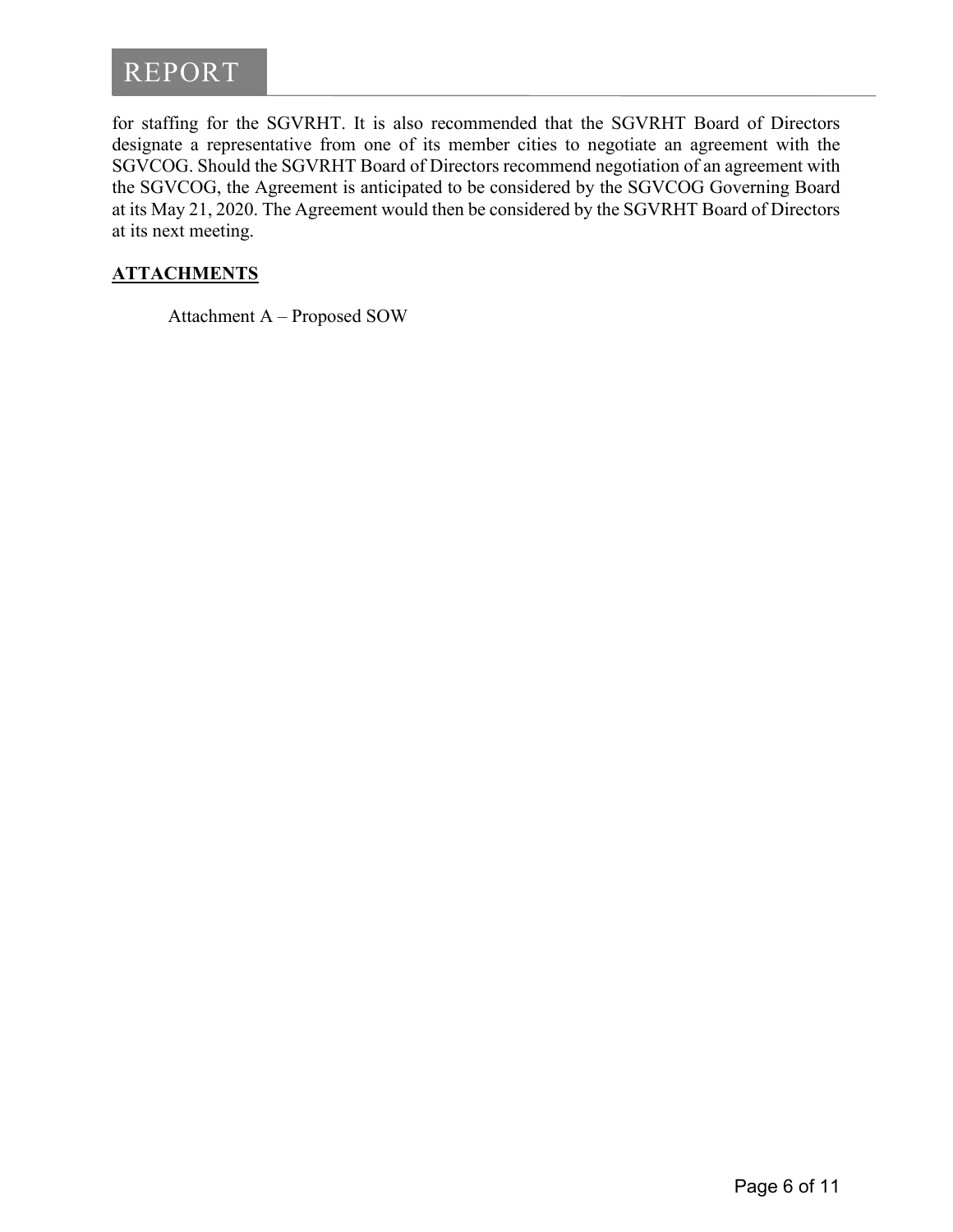# **Scope of Work**

# **Task 1**

SGVCOG shall provide staffing for all activities related to the operation of the San Gabriel Valley Regional Housing Trust (SGVRHT).

Specific activities shall include but are not limited to the following:

- Developing, distributing, and posting agendas and related staff reports for regular meetings of the San Gabriel Valley Regional Housing Trust Board of Directors;
- Managing communications with Board of Directors, member agencies, and all other stakeholders;
- Manage consultant contracts executed by the SGVRHT Board of Directors. Contracted services could include planning and start-up activities, fund development, and administration of the initial funding award;
- Developing and maintaining website for the SGVRHT;
- Developing and presenting an annual SGVRHT Budget and Workplan for approval by the SGVRHT Board of Directors;
- Completing the Annual SGVRHT Workplan as adopted by the SGVRHT Board of Directors and overseeing the SGVRHT Annual Budget;
- Ensuring compliance with the SGVRHT joint powers agreement, SGVRHT by-laws, and other relevant local, State, and Federal laws;
- Pursuing opportunities for funding for the SGVRHT;
- Providing Executive Director services;
- Managing funding received by the SGVRHT.

The SGVCOG will also provide legal services. In Year 1, the SGVCOG proposes expanding its agreement with its existing legal counsel – Woodruff, Spradlin, and Smart – to provide legal services to the SGVRHT as well. Legal services will be provided via a monthly retainer.

SGVCOG staff may also recommend the hiring of consultants to the SGVRHT Board of Directors to support some of these efforts, including pursuing opportunities for funding for the SGVRHT and managing funding received by the SGVRHT, to ensure that the appropriate levels of expertise are provided to the SGVRHT. SGVCOG staff will be responsible for overseeing these consultants.

The SGVCOG will provide the following staffing levels to complete these activities and fulfill the staffing requirements of the SGVRHT:

- 1.0 FTE Principal Management Analyst
- 0.1 FTE Upper Management

# **Task 2**

SGVCOG shall provide administrative and fiscal support services to the SGVRHT:

• Office space (including utilities and equipment) for staff dedicated to the SGVRHT, including the following;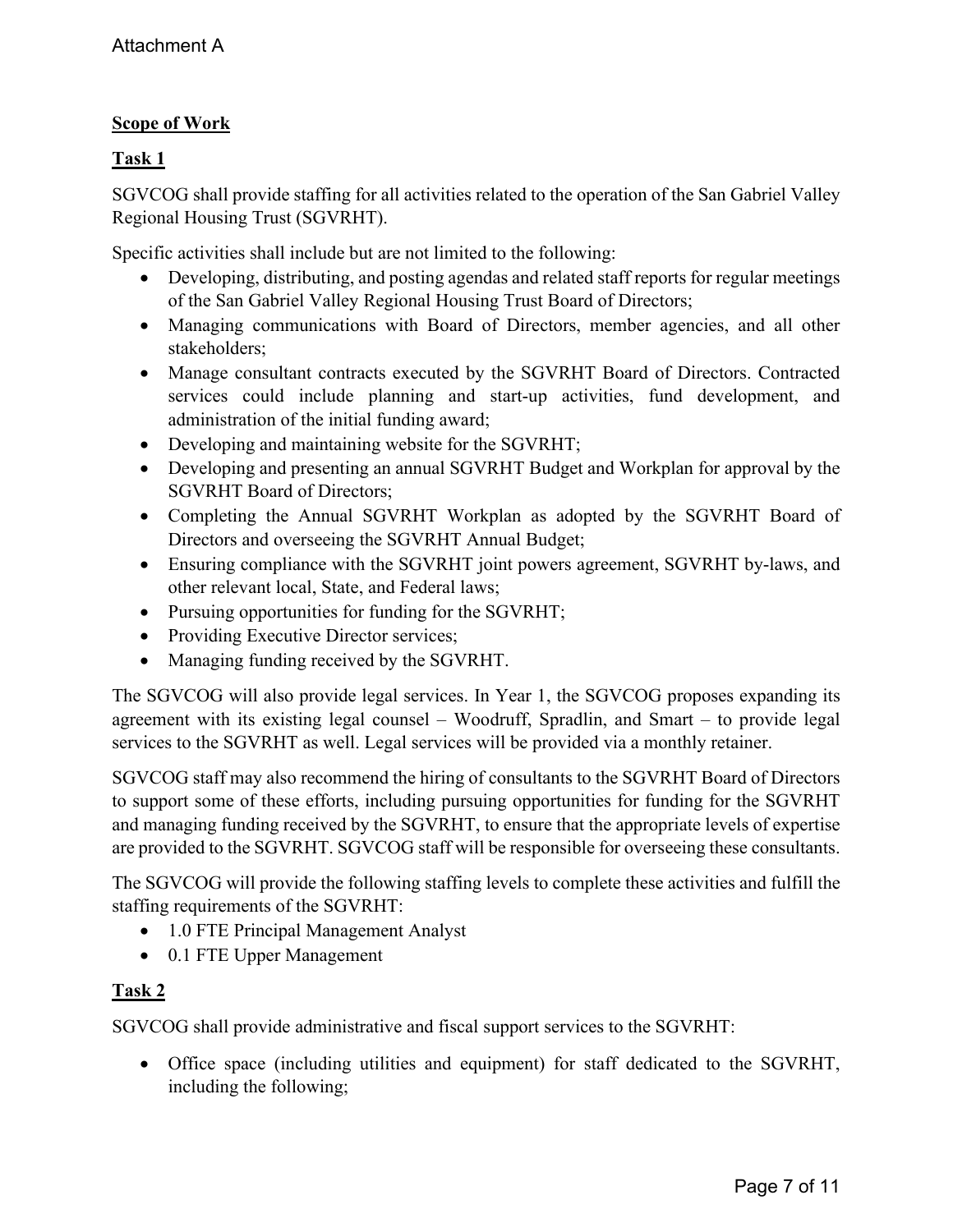- Financial management (including accounting, invoice review and payments, financial and grant reporting);
- Administrative support (including human resources and payroll);
- Information Technology (IT) support (including website management).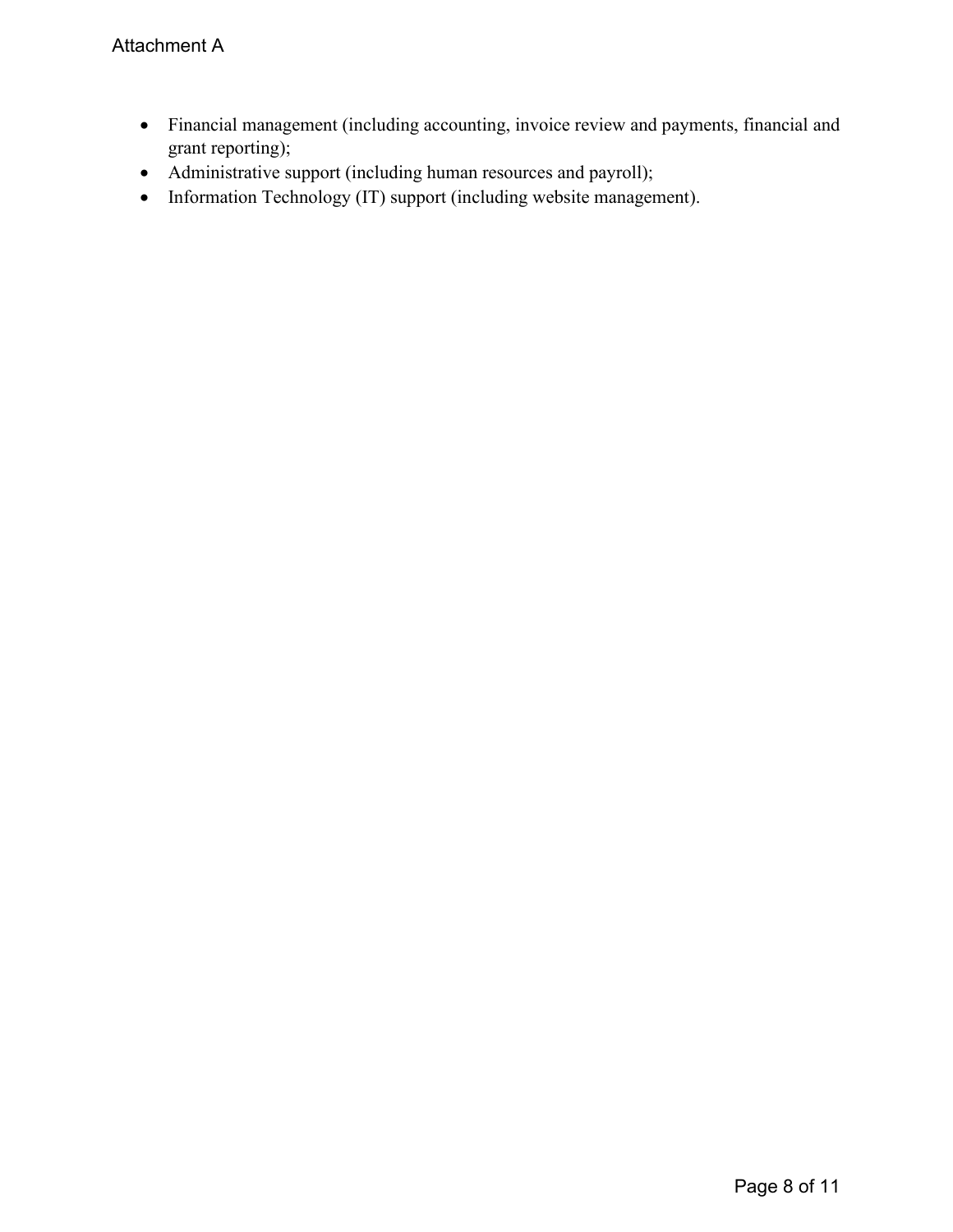- DATE: May 6, 2020
- TO: Board of Directors
- FROM: Staff

## **RE: LOCAL HOUSING TRUST FUND GRANT APPLICATION PREPARATION**

#### **RECOMMENDED ACTION**

Procure and authorize a representative to negotiate an agreement with a qualified firm/individual to assist in preparation of an application for the State's Local Housing Trust Fund Grant Program.

## **BACKGROUND**

The California Department of Housing and Community Development (HCD) recently finalized the guidelines for a notice of funding availability (NOFA) for the Local Housing Trust Fund (LHTF) Program. Approximately \$57 million in funding is available for housing trust funds. Funding is provided through the Proposition 1 Housing Bond that was approved by voters in November 2018. Eligible activities for this program include construction loans and/or permanent financing loans to pay for the construction or rehabilitation of the following:

- Affordable housing rental projects;
- Emergency shelters;
- Permanent supportive housing;
- Transitional housing;
- Affordable homebuyer/homeowner projects;
- Assistance for income-eligible first-time homebuyers to purchase homes;
- Construction, conversion, reconstruction, rehabilitation, and/or repair of accessory dwelling units (ADUs) or junior accessory dwelling units (JADUs).

As a newly-formed regional housing trust funds, the SGVRHT is eligible to apply for between \$500,000 and \$5,000,000. Fifteen percent of the funds made available through this NOFA are reserved for new housing trust funds. Housing trust funds that are funding projects with deeper income targeted (i.e. more funding for projects for lower-income households), are located in communities where there are higher percentages of lower-income households paying more than fifty percent of their household income for rent or owner expenses, and are regional housing trusts including more than 8 members (in larger counties) will receive more points in the scoring criteria.

The program also requires that the SGVRHT provide 100% matching funds. Potential sources for these matching funds include cities' permanent local housing allocations (PHLA) – funding generated from the real estate transaction fees created through SB2 that are allocated to cities using the Community Development Block Grant (CDBG) funding formula.

The NOFA for the Local Housing Trust Fund program was released on April 30, 2020, and applications are due on August 3, 2020. That document can be found at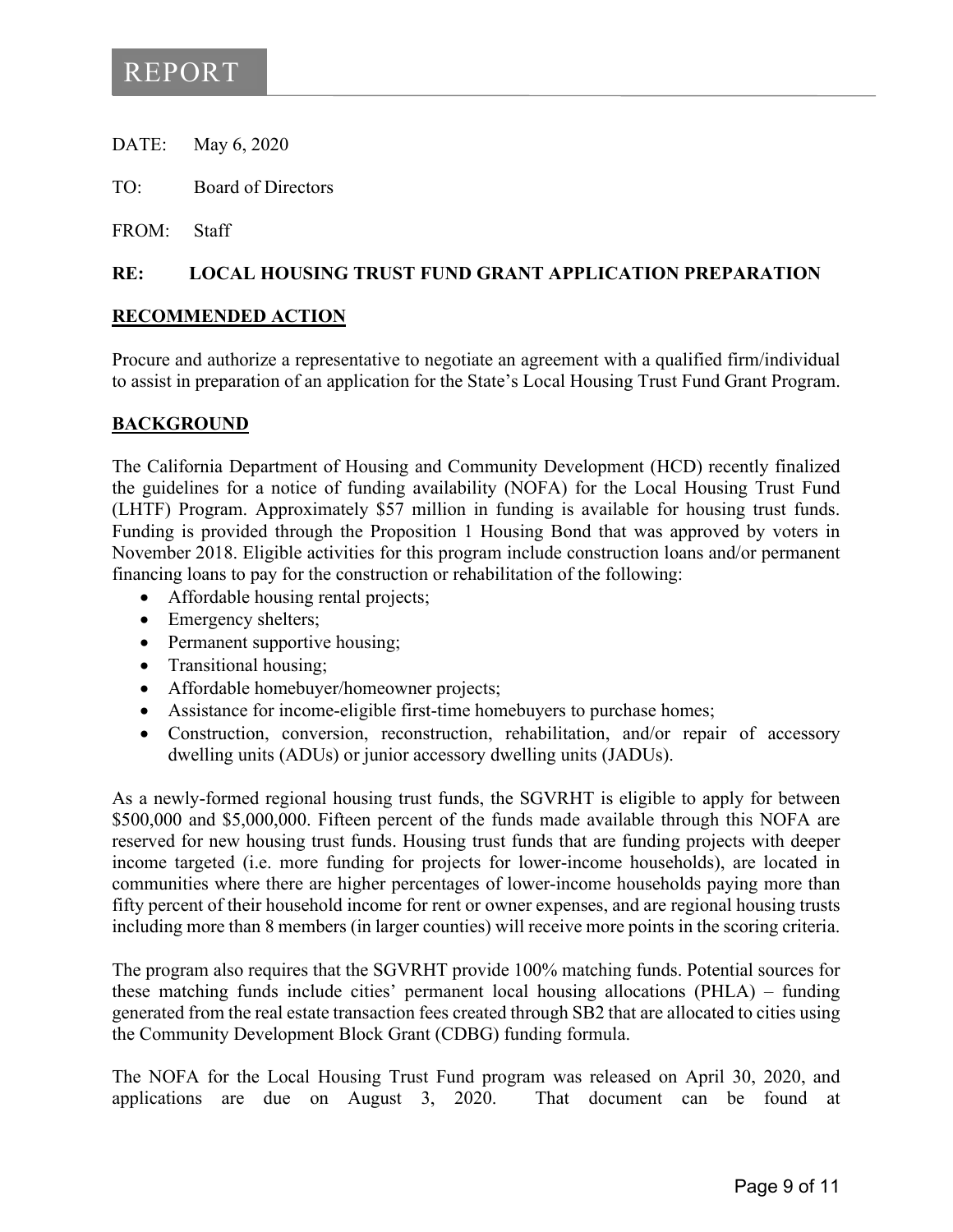[https://www.hcd.ca.gov/grants-funding/active-funding/lhtf/docs/1LHTF\\_NOFA.pdf.](https://www.hcd.ca.gov/grants-funding/active-funding/lhtf/docs/1LHTF_NOFA.pdf) Application materials have not yet been released but are expected in mid-May.

To ensure that the SGVRHT as competitive as possible for this funding, it is recommended that the Agency procure and contract with a qualified firm or individual to assist in the development of that application. Since the SGVRHT does not yet have established procurement policies and procedures, it is recommended that, for this procurement, the SGVRHT follow the SGVCOG's established procedures. If the approach is approved by the SGVRHT Board of Directors, a contract with a qualified firm or individual would be presented to the Board at its next meeting.